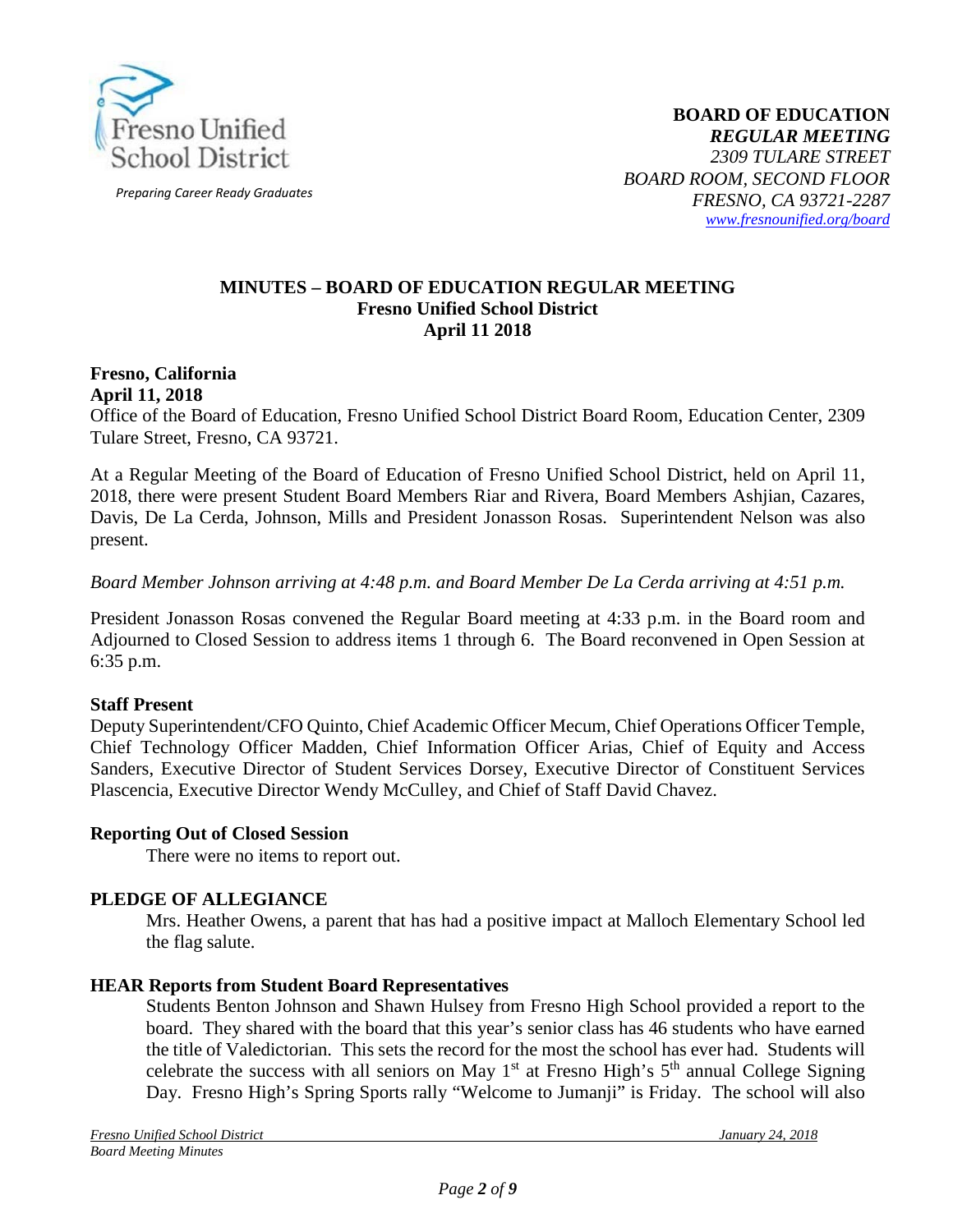host the Stunt Cheer competition on Friday. Fresno High's Unified basketball team will be playing April 18<sup>th</sup> at home. Seniors are preparing IB assessments for next month, completing scholarship applications and registering for college. Also, students from Hamilton K-8 School shared with the board what extracurricular activities they enjoy as well as their career goals.

## **RECOGNIZE 11th Annual Middle School Tournament of Technology Division I Champions: Kings Canyon Middle School**

The Board of Education and Superintendent Nelson recognized Kings Canyon Middle School as the Division I Champions for the Middle School Tournament of Technology that was held at Roosevelt High School.

### **ADOPT Resolution Proclaiming April 2018 as Remembrance of the Existence of the Armenian Genocide**

Adopted a resolution proclaiming the month of April 2018 as Remembrance of the Existence of the Armenian Genocide. Member Ashjian moved for adoption, seconded by Member Davis, which carried a 9-0-0-0 vote. AYES: Student Board Members Riar and Rivera, Board Members: Ashjian, Cazares, Davis, De La Cerda, Johnson, Mills, and President Jonasson Rosas.

## **HEAR Report from Superintendent**

- Congratulated Forkner and Manchester GATE elementary schools for being named to the California Department of Education's 2018 list of Distinguished Schools. Their outstanding educational programs and practices help Fresno Unified students realize their potential on their path to academic success. Teachers, administrators and staff work in partnership with their families to create a supportive environment where each student can string to be college and career ready. On May  $9<sup>th</sup>$ , school assemblies will be held to celebrate these significant accomplishments. Congratulations were also given to Dailey Charter, a school charted by the Fresno Unified School District.
- Congratulated the district administrators recognized by the Association of California School Administrators (ACSA) Region IX which include instructional superintendent Misty Her, Tamara Neely, a director of professional development, Cambridge High principal Pete Pulos, Ahwahnee Middle School principal Jose Guzman and College and Career Readiness executive officer Sally Fowler. Last week, we learned the statewide ACSA team selected Tamara Neely as the Classified Leader of the Year. Congrats, Tamara!
- Shared that Fresno Unified has a finalist in each category for the Fresno County Educator of the Year awards. They include Del Mar Elementary home school liaison Myra Ramirez, Gaston Middle School P.E. teacher Minith (Adam) Real and principal of Anthony Elementary School Joy Nunes. Congrats on this outstanding achievement!
- Encouraged students, families, businesses, educators and community leaders to attend the 2<sup>nd</sup> annual CTE Summit at Duncan Polytechnical High School on Thursday, April 19, 2018. There will be tours of Duncan, student demonstrations of CTE programs in nursing, construction, welding, manufacturing and automotive. We also hope to gain important community feedback on our current programs to help us expand opportunities down the road for our students.
- Pointed out the new posters on the walls in the board room which replace the six pillars of character that were there since the mid-90's. We felt it was time to update and highlight how our board-approved Graduate Profile works in conjunction with a student's social emotional learning. The profile outlines what we expect of our graduates today as they exit our district, as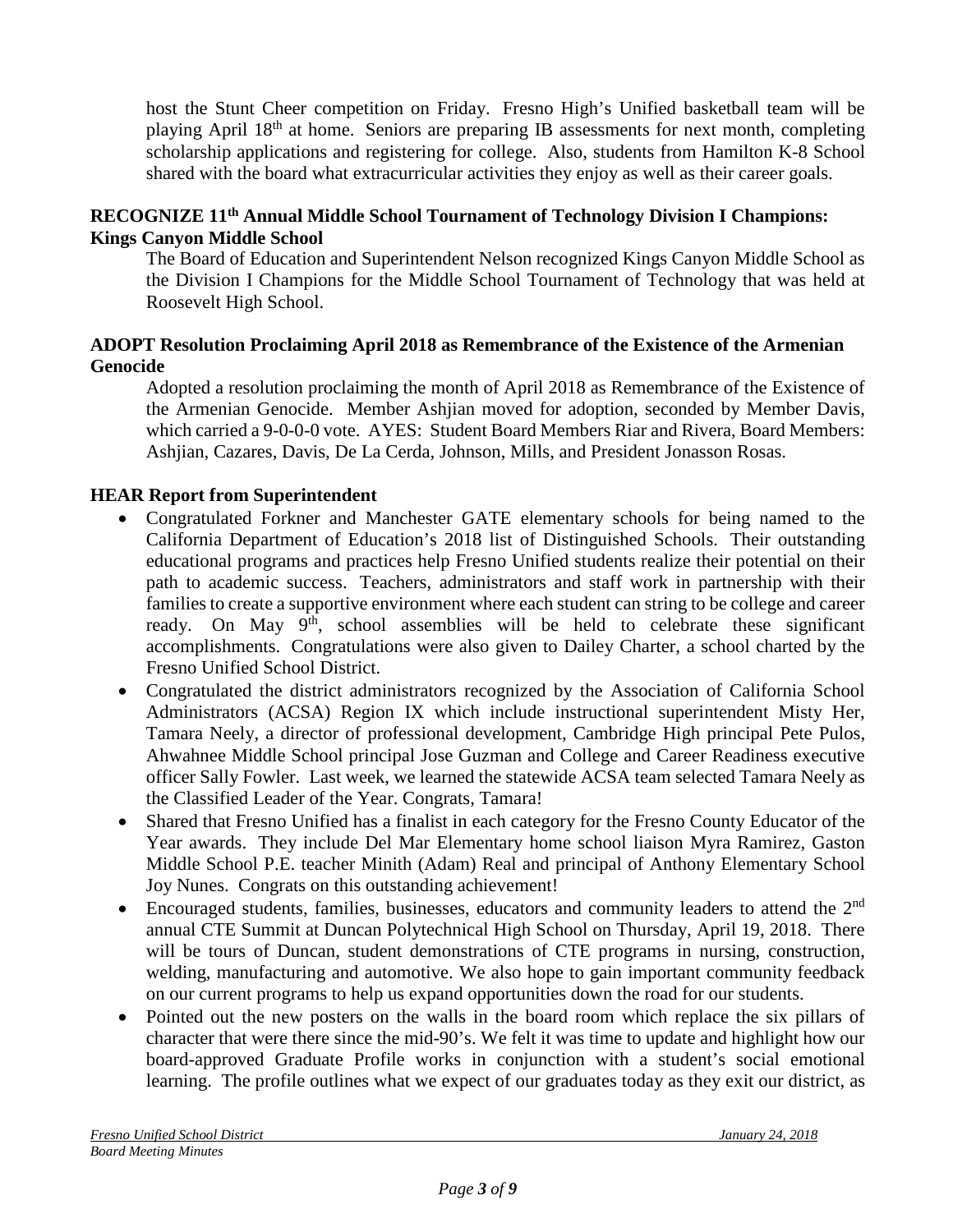well as those beginning their journey through elementary and middle school. A Fresno Unified graduate will be: a responsible and ethical decision maker, a creative and adaptive learner, a skilled communicator and collaborator, an adaptable and productive problem solver and a digitally literate citizen. It is crucial to note that this focus on social emotional development is being included in training for leaders in Fresno Unified, as well.

• Results came out earlier this week from the National Assessment of Educational Progress or NAEP. The results are encouraging. In addition to providing the board with details, Nelson is in the process of reaching out to our labor partners and setting up time to walk through the results with them, as well

# **OPPORTUNITY for Public Comment on Consent Agenda Items**

There were no individuals for this portion of the agenda.

On a motion by Member Davis, seconded by Member De La Cerda, the consent agenda, exclusive of agenda items A-13, and A-15 which were pulled for further discussion, was approved on a roll call vote of 9-0-0-0 as follows: AYES: Student Board Members Riar and Rivera, Board Members: Ashjian, Cazares, Davis, De La Cerda, Johnson, Mills and Board President Jonasson Rosas.

# **A. CONSENT AGENDA**

# **A-1, APPROVE Personnel List**

**APPROVED as recommended,** the Personnel List, Appendix A, as submitted.

**A-2, ADOPT Findings of Fact and Recommendations of District Administrative Board ADOPTED as recommended**, the Findings of Fact and Recommendations of District Administrative Panels resulting from hearings on expulsion and readmittance cases conducted during the period since the March 21, 2018 Regular Board meeting.

# **A-3, APPROVE Minutes from Prior Meetings**

**APPROVED as recommended,** the draft minutes for the January 10, 2018 Regular Meeting, March 12, 2018 Special Meeting and the March 21, 2018 Regular Meeting. The Superintendent recommends approval. Contact person: Robert G. Nelson, telephone 457-3884.

## **A-4, APPROVE Budget Revision No. 4 for Fiscal Year 2017/18**

**APPROVED as recommended,** Budget Revision No. 4 for fiscal year 2017/18. Periodic updates to the district's budget are presented to the Board of Education for approval. Budget Revision No. 4 includes adjustments for updated information and necessary adjustments to support the acceptance of various grant awards.

#### **A-5, APPROVE Appointments to the Audit Committee APPROVED as recommended,** the appointments of Roy Kloose and Richard L. Holland, CPA to the Fresno Unified School District Audit Committee. The Audit Committee convened on March 19, 2018 and voted to recommend approval of these appointments to the Board of Education.

**A-6, APPROVE Revisions for Board Policies (BP) 1312.3 and 6175 APPROVED as recommended,** revisions for two Board Policies: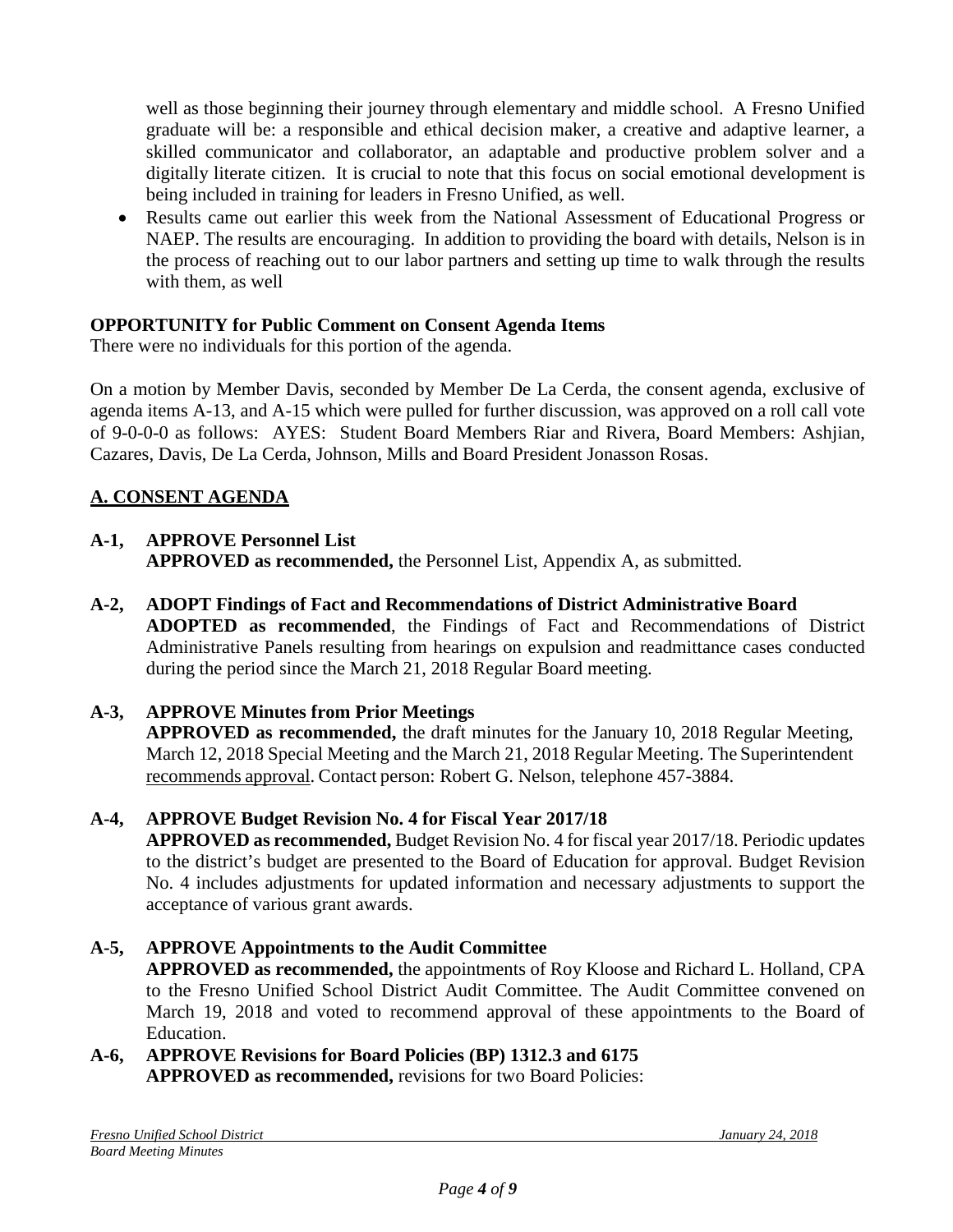- BP 1312.3 Uniform Complaint Procedures
- BP 6175 Migrant Education

These revisions meet the legal mandates recommended by the California Department of Education.

# **A-7, APPROVE Provisional Internship Permits**

**APPROVED as recommended** Provisional Internship Permit (PIP) recommendations to rehire or hire.

# **A-8, APPROVE Agreement for State Center Community College District – Fresno City College**

**APPROVED as recommended,** a partnership agreement for State Center Community College District – Fresno City College to receive \$192,800 through a \$500,000 grant awarded to Fresno Unified School District from the College Futures Foundation (CFF). This grant partnership was approved by the Board of Education at the October 28, 2015 meeting.

# **A-9, APPROVE Appointment to Citizens' Bond Oversight Committee**

**Agenda Item pulled per staff request. No action taken on this item.** It is recommended the Board approve the appointment of Guillermo Moreno to the Citizens' Bond Oversight Committee (CBOC). Mr. Moreno has served previously and is again nominated by Board Member Davis. Mr. Moreno is administrator at Senior Citizens Village in southeast Fresno, and is editor-in-chief of CVObserver and a radio host. He is a Valley native, is a resident of Fresno Unified School District, and is not a vendor, contractor, consultant, employee or official of the district. The role of the CBOC is "*to ensure that bond proceeds are expended only for the purposes set forth in the ballot measures."* 

# **A-10, APPROVE Use of Piggyback Contract for Heating and Air Conditioning (HVAC) Equipment**

**APPROVED as recommended,** a piggyback contract, through June 30, 2018, for the purchase of HVAC equipment for a project at Fort Miller Middle School during the summer to upgrade gym cooling. Using a piggyback contract will shorten the lead time for equipment delivery. Contract details are below:

- Contract Number 4400005650, Los Angeles Unified School District
- Manufacturer: Seasons-4, Inc., (Douglasville, GA)
- Distributor: Applied Equipment, LLC (Danville, CA)
- Estimated amount: \$200,000

## **A-11, RATIFY Agreement with Whitney, Thompson & Jeffcoach for Legal Services**

**RATIFIED as recommended,** an agreement with Whitney, Thompson & Jeffcoach to provide legal services to Fresno Unified School District. The contract period is February 1, 2018 through June 30, 2018.

# **A-12, RATIFY Grant Application to the San Joaquin Valley Air Pollution Control District's Public Benefit Grant Program**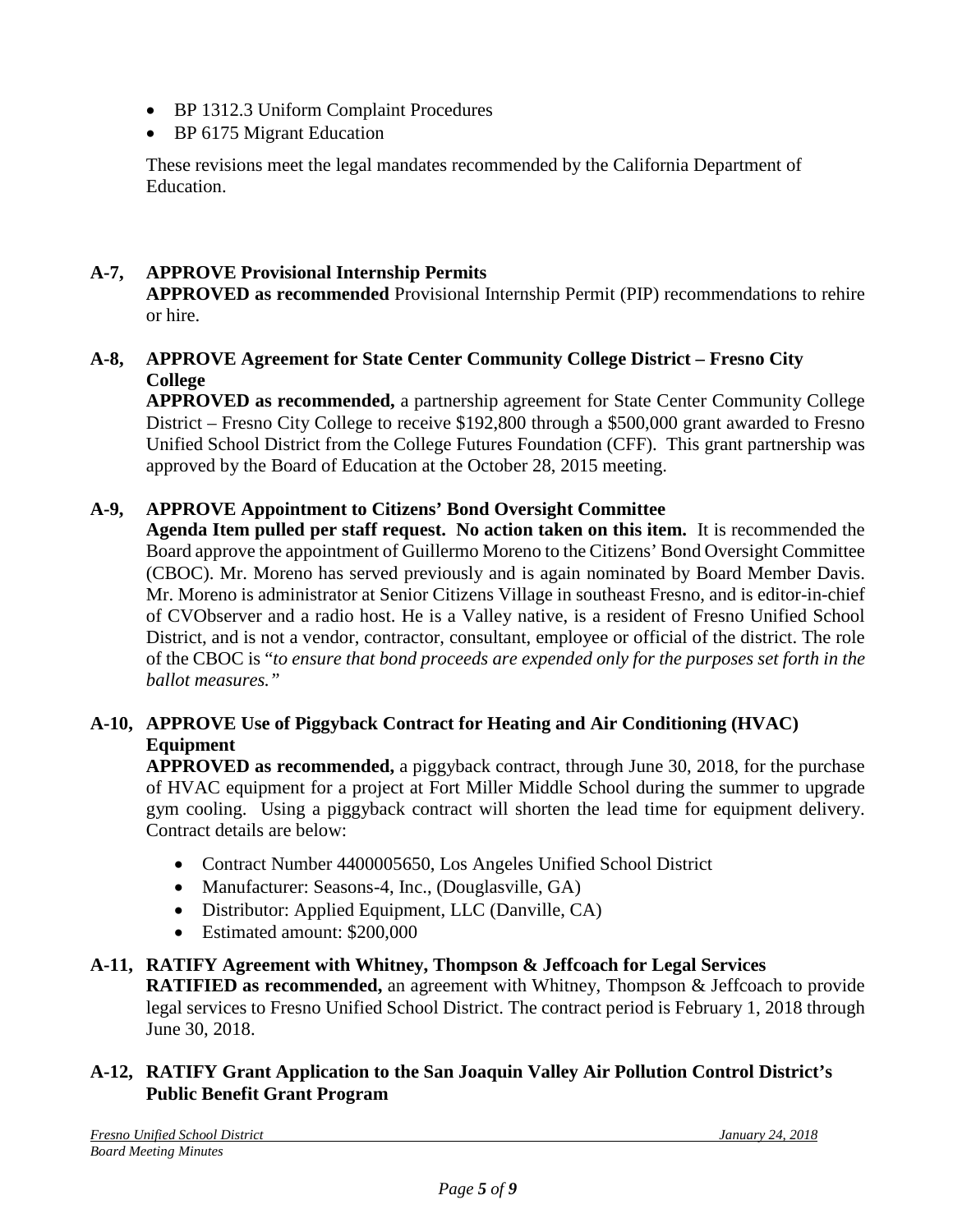**RATIFIED as recommended,** a grant application to the San Joaquin Valley Air Pollution Control District for the Public Benefit Grant Program - New Alternative Fuel Vehicle Purchase.

# **A-13, RATIFY Change Orders for the Projects Listed Below**

**RATIFIED as recommended,** Change Orders for the following projects:

Bid 18-08, HVAC Improvements in the Multipurpose Rooms for Pyle Elementary School, and Fort Miller and Yosemite Middle Schools

Change Order 1: \$997

Bid 18-09, Construction of Classroom Buildings and Modernization of Administration Building for Slater Elementary School

Change Order 1 (Buildings): \$74,533 Change Order 1 (Interim Housing): \$64,350

# **Prior to the vote Board Member Ashjian read the following statement**:

"Included in item A-13 are change orders for construction projects involving Davis Moreno Construction (Bid Number 18-09).

I have done business with Davis Moreno in my private capacity on other projects not involving Fresno Unified beginning at least five years prior to my election to this Board. I did not participate in making these contracts. Because of my relationship with Davis Moreno, I have a remote financial interest in these contracts. Therefore, I am abstaining from this vote.

For the record, there were no comments/questions. Member Davis moved for approval, seconded by Member De La Cerda, which carried a 6-0-0-1 vote. AYES: Board Members: Cazares, Davis, De La Cerda, Johnson, Mills and Board President Jonasson Rosas. ABSTENTIONS: Board Member Ashjian.

# **A-14, RATIFY the Filing of a Notice of Completion**

**RATIFIED as recommended,** a Notice of Completion for the following project, which has been completed according to plans and specifications.

Bid 17-32, Expansion of Compressed Natural Gas (CNG) Fueling Facility Row 3

# **A-15, RATIFY Purchase Orders from January 1, 2018 through January 31, 2018**

**RATIFIED as recommended,** purchase orders issued from January 1, 2018 through January 31, 2018. Purchase orders for \$10,000 or more are presented first, followed by purchase orders for less than \$10,000. A list of purchase orders issued for Associated Student Body (ASB) accounts is also provided.

## **Prior to the vote Board Member Ashjian read the following statement**:

"Included in item A-15 are purchase orders for Davis-Moreno Construction (purchase order numbers 460503, 504932B, 460506, 504291, and 504290), Expo Party Rental & Sales (purchase order number 505008), Expo Audio Visual (purchase order number 504607), and Todd Companies (purchase order number 503868).

I have done business with Davis Moreno, Expo Party Rental & Sales, Expo Audio Visual, and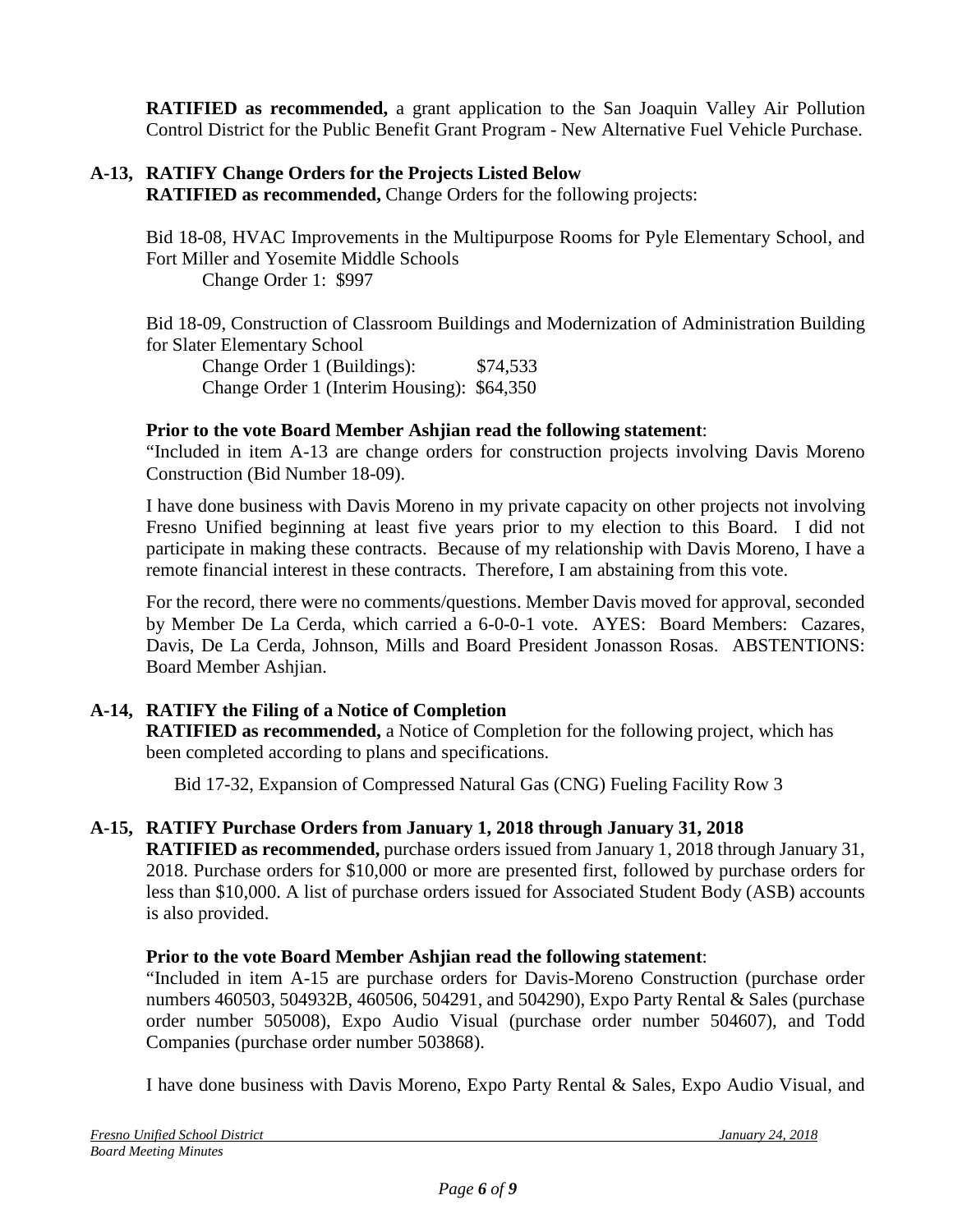Todd Companies in my private capacity on other projects not involving Fresno Unified beginning at least five years prior to my election to this Board. I did not participate in making these contracts. Because of my relationship with these companies, I have a remote financial interest in these contracts. Therefore, I am abstaining from this vote pursuant to Board Bylaw 9270"

### **Prior to the vote Board President Jonasson Rosas read the following statement**:

Fresno EOC is the vendor for purchase order numbers 504316 ad 495711 as stated in item A-15. I am employed by Fresno EOC, which is a nonprofit corporation. I did not participate in making these contracts. Because of my employment with Fresno EOC, I have a remote financial interest in these contracts.

Consistent with prior recusals relating to Fresno EOC, I am abstaining from this vote pursuant to Board Bylaw 9270."

For the record, there were no comments/questions. Member Davis moved for approval, seconded by Member De La Cerda, which carried a 5-0-0-2 vote. AYES: Board Members: Cazares, Davis, De La Cerda, Johnson, and Mills. ABSTENTIONS: Board President Jonasson Rosas and Board Member Ashjian.

## **END OF CONSENT AGENDA**

## **UNSCHEDULED ORAL COMMUNICATIONS**

The following individuals shared their concerns regarding English Language Learners, parent engagement, redesignation of students, training for parents, increased funding for English Learners, provide families a comprehensive analysis as to how the current funding ties into the EL master plan and the relationship between parents and staff at Vang Pao Elementary:

**Margarita Villaseñor Suhe Jimenez Carmen Zamora Cyndee Loryang**

**Nicole Linder** from the Marjaree Mason Center – spoke about domestic violence in Fresno County and thanked Fresno Unified for the investment of the No More & Safe Dates Program.

**Bishop Westbrooks** – Stated to the Board that he supports Wendy McCulley. Asked that the Board support her as well and her work with the African American Acceleration Initiative.

## **B. CONFERENCE/DISCUSSION AGENDA**

#### **Agenda Item B-16, Present and Discuss the 2018/19 Strategic Budget Development**

The 2018/19 Governor's Proposed Budget was released on January 10, 2018. The Board of Education discussed the Governor's proposal and the potential impacts on Fresno Unified, as well as the strategic budget development process, at the following Board of Education meetings:

• January 24, 2018 • March 7, 2018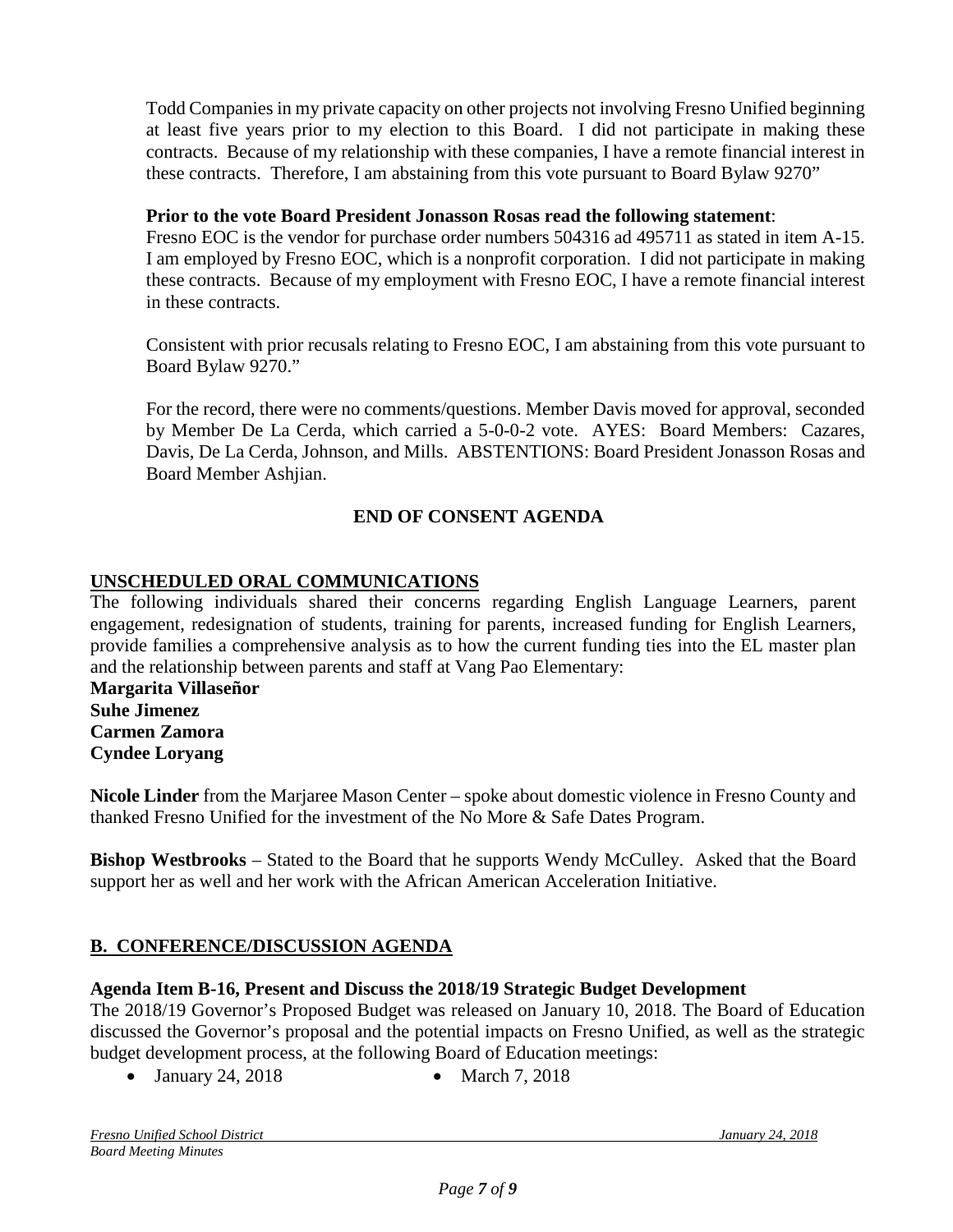- February 7, 2018 March 21, 2018
	-

• February 21, 2018

On April 11, 2018, staff and the Board continued budget development discussions.

Presentation by CFO/Chief Financial Officer Ruth Quinto and staff

An opportunity was provided to hear questions/concerns from members of the Board and staff was available to respond.

For the record, there were comments/questions regarding budget requests from Special Education and waiting for the Council of Great Cities report, the number of school psychologists, the reduction in county services, smaller class sizes for teachers who have special education students, the Special Ed Committee how will you add them to your pyramid and who will train them, facility needs with the additional teachers, case load for each SLP, a suggestion to keep caseloads as low as possible, expansion of SLP internships, have you targeted any amount of funding for the second phase of your Special Education budget discussion, who sat on the Special Education Committee, school site funds should not be used for social and emotional supports, which school will be part of the pocket computer pilot, will there be district controls on the pocket computer, who will fix the broken screens, how much do each of the pocket computers cost, do we have adequate band with for the addition of the tablets, will Wi-Fi be installed on the tablets, funding source for the pocket computers, support of Equity and Access and Research and Evaluation coming together, explanation of what Equity and Accesses first area of focus will be, Music primary grade expansion, How many Music teachers do we have, will there be a Music teacher for each campus, and Water Polo at the intermediate level. No action is required on this item.

## **Agenda Item B-17, Discuss and Approve to Change Phillip J. Patiño School of Entrepreneurship to a 9th – 12th Grade School Beginning 2018/19**

Presented to the Board was a request to change the Phillip J. Patiño School of Entrepreneurship from a  $10^{th}$  -  $12^{th}$  grade model to a 9<sup>th</sup> -  $12^{th}$  grade model.

# Presentation by Instructional Superintendent Brian Wall

An opportunity was provided to hear questions/concerns from members of the Board and staff was available to respond.

For the record, there were comments/questions regarding the positive impact in adding a fourth year, the impact to Design Science, GPA at date of enrollment, encouraging Foster Youth, out of district students, is 2 FTE enough, how do we ensure to FUSD students get priority, every type of student is eligible to go to Patiño, student space at Patiño, how many Freshman are we looking at, how was the student study conducted, what is the final cost in adding the 9<sup>th</sup> grade, would health services expand with the addition of the 9<sup>th</sup> grade, and consider talking to  $6<sup>th</sup>$  graders. Member De La Cerda moved for approval, seconded by Member Davis, which carried a 7-0-0-0 vote. AYES: Board Members: Ashjian, Cazares, Davis, De La Cerda, Johnson, Mills and Board President Jonasson Rosas.

# **Agenda Item B-18, Present and Adopt the Proposed Curriculum Recommendations for 7th – 12th Grade History/Social Science**

**Adopted as recommended,** the proposed curriculum recommendations for  $7<sup>th</sup> - 12<sup>th</sup>$  grade history/social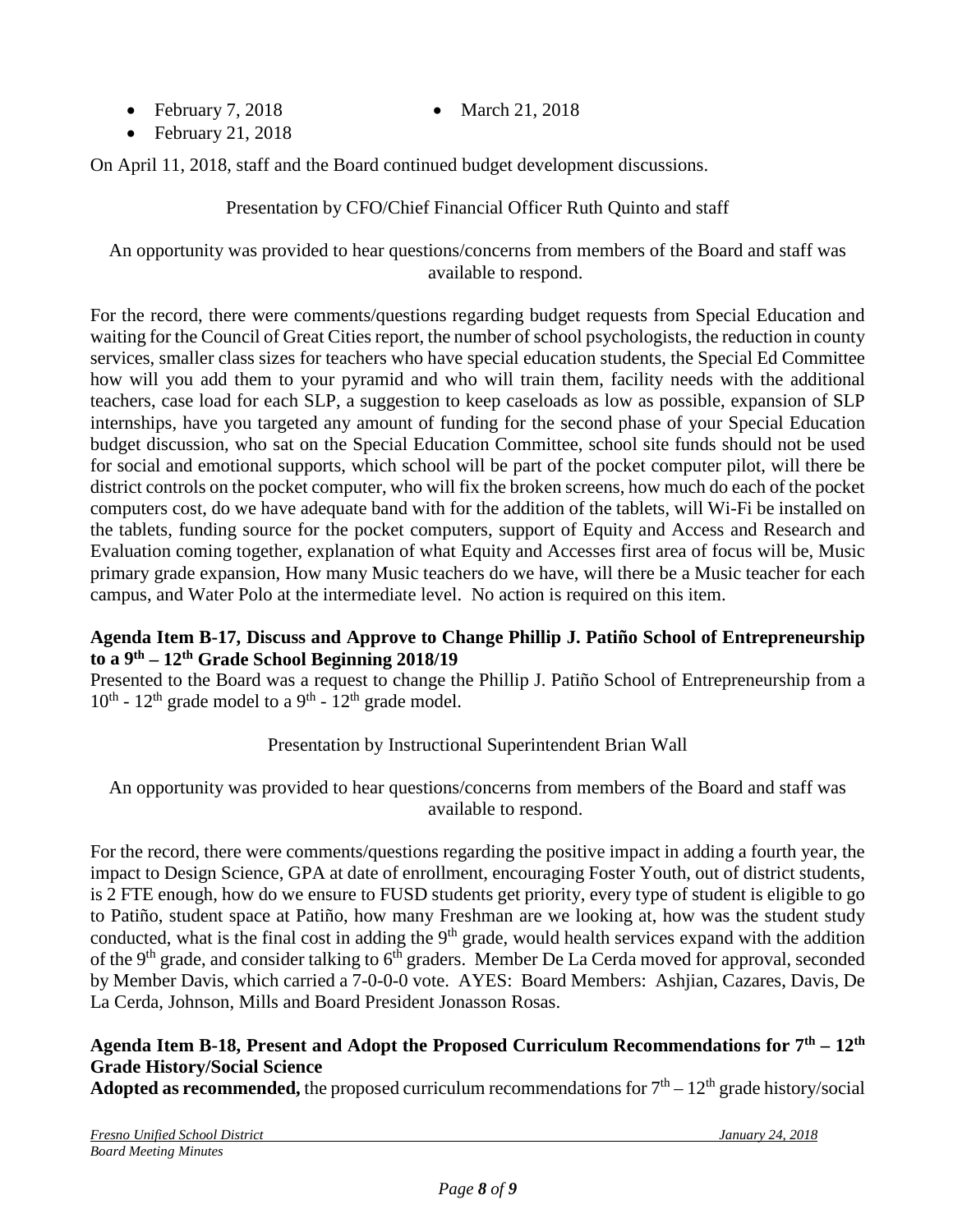science courses. The proposed curricula are a result of a semester-long process of deep review of the materials for secondary history/social science courses by teachers, community members, and department leaders.

# Presentation by Chief Academic Officer Kim Mecum

An opportunity was provided to hear questions/concerns from members of the Board and staff was available to respond.

For the record, there were comments/questions regarding cost of the proposed curriculum, how do we negotiate when they know we have approved the curriculum, excited about the curriculum, honest current and objective curriculum, asked the teachers their opinion on the textbooks, thanked teachers for going through the adoption process, current book being used, workbooks for students, clarification on the overall percentage, how long do we normally keep our books, and uploading additional material for teacher use. Member De La Cerda moved for approval, seconded by Member Mills, which carried a 7- 0-0-0 vote. AYES: Board Members: Ashjian, Cazares, Davis, De La Cerda, Johnson, Mills and Board President Jonasson Rosas.

# **C. RECEIVE INFORMATION & REPORTS**

## **The Board was in receipt of the following items:**

- C-19, Kepler Neighborhood School Renewal Petition
- C-20, Resolution 17-45, Providing For Issuance and Sale of General Obligation Bonds, Election of 2016 (Measure X), Series A, in the Aggregate Principal Amount of Not to Exceed \$60,000,000 and Authorizing the Execution and Delivery of Documents and Actions in Connection Therewith
- C-21, List of Proposed Names for the New Southeast Elementary School

## **BOARD/SUPERINTENDENT COMMUNICATIONS**

**Board Member Ashjian –** Regarding Agenda Item C-20 Resolution 17-45, would like a list of the projects with the amount next to them. Thanked staff and district with their partnership with the Marjaree Mason Center. Requested a board communication that outlines the formula used by SPED for staffing at sites. Concerns about the EduText that recently came out.

**Board Member Cazares** – Congratulated  $10<sup>th</sup>$  and  $11<sup>th</sup>$  grade Hoover Students in the Technology Pathway and Physics won the state competition and will be going to Chicago to compete for the National Championships. Requested the projected enrollment for next school year in addition to the FTEs for each site. Supported the use of the EduText that Board Member Ashjian mentioned.

**Board Member Davis** – Mentioned her recent conference with CSBA.

**Board Member De La Cerda** – Would like to know how we are going to use the new Psychologist as they come on board. Also supported the EduText that came out. Parents appreciated the information.

**Board President Jonasson Rosas** – Concerned about the long-term ongoing commitments with the number of FTEs being requested in this budget cycle. Would like to know how many positions were added in last year's budget.